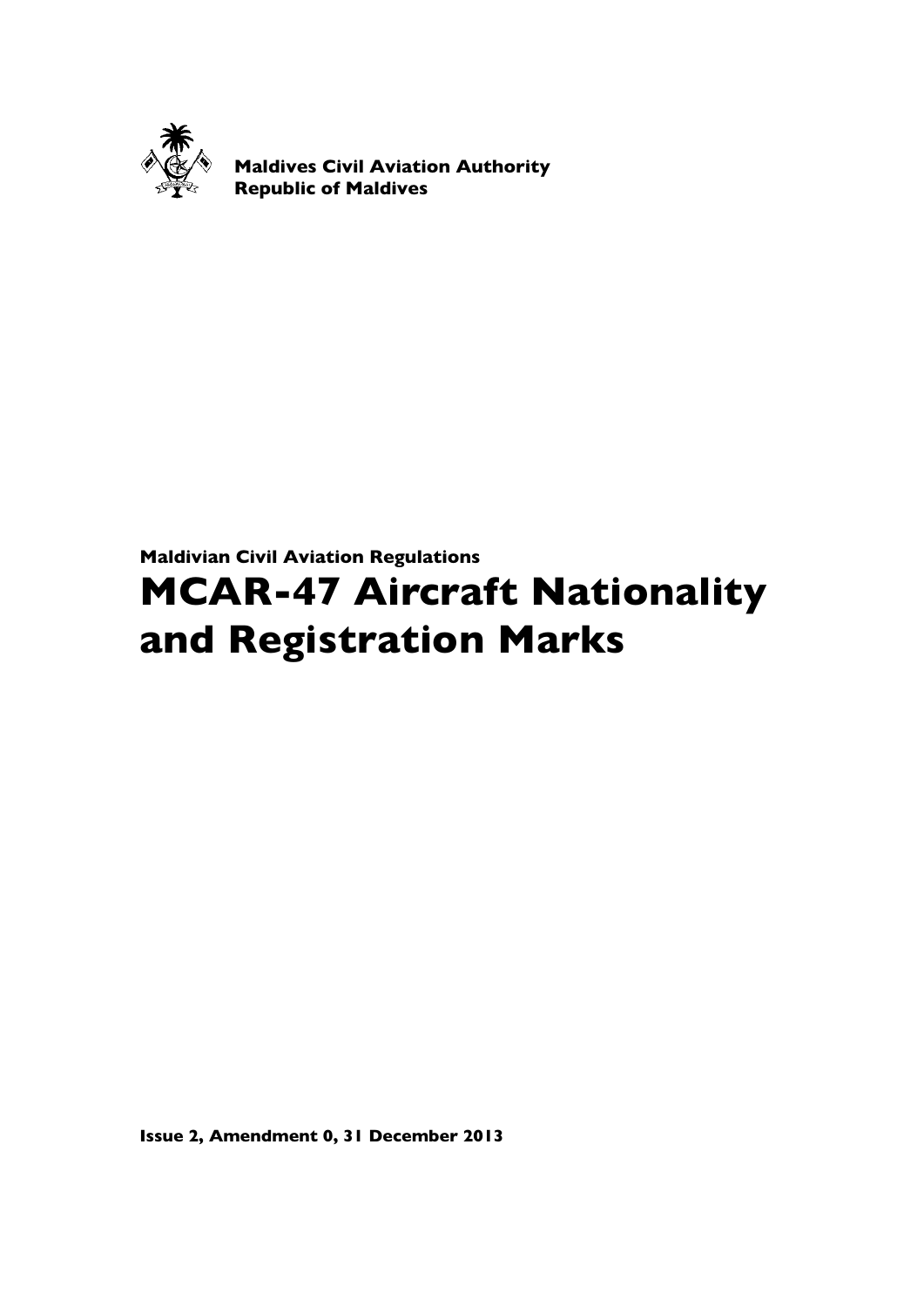#### Foreword

Maldives Civil Aviation Authority, in exercise of the powers conferred on it under Articles 5 and <sup>6</sup> of the Maldives Civil Aviation Act 212012 has adopted this Regulation.

This Regulation shall be cited as MCAR-47 Aircraft Nationality and Registration Marks and shall come in to force on 31 December 2013.

Existing aviation requirements in the field of airworthiness as listed in MCAR-47 Aircraft Nationality and Registration Marks dated 15 July 2007 will be repealed as from 31 December 2013.

0

For the Civil Aviation Authority Hussain Jaleel Chief Executive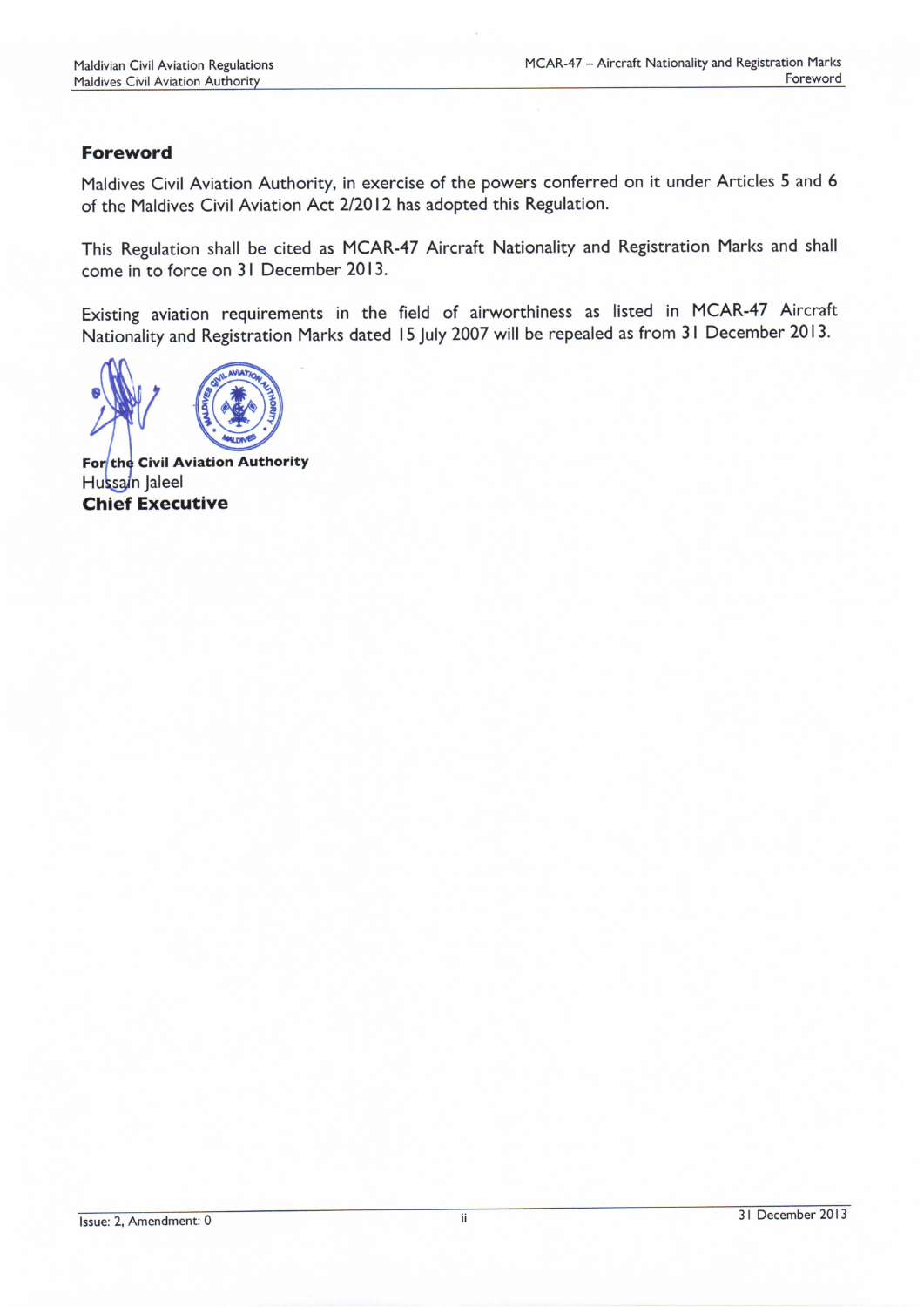### List of Amendments

| Rev #               | <b>Date</b>      | <b>Remarks</b>                      |
|---------------------|------------------|-------------------------------------|
| Issue   Amendment 0 | 2007-07-15       | Initial issue                       |
| Issue 2 Amendment 0 | $2013 - 12 - 31$ | Certificate of Registration amended |
|                     |                  |                                     |
|                     |                  |                                     |
|                     |                  |                                     |
|                     |                  |                                     |
|                     |                  |                                     |
|                     |                  |                                     |
|                     |                  |                                     |
|                     |                  |                                     |
|                     |                  |                                     |
|                     |                  |                                     |
|                     |                  |                                     |
|                     |                  |                                     |
|                     |                  |                                     |
|                     |                  |                                     |
|                     |                  |                                     |
|                     |                  |                                     |
|                     |                  |                                     |
|                     |                  |                                     |
|                     |                  |                                     |
|                     |                  |                                     |
|                     |                  |                                     |
|                     |                  |                                     |
|                     |                  |                                     |
|                     |                  |                                     |
|                     |                  |                                     |
|                     |                  |                                     |
|                     |                  |                                     |
|                     |                  |                                     |
|                     |                  |                                     |
|                     |                  |                                     |
|                     |                  |                                     |
|                     |                  |                                     |
|                     |                  |                                     |
|                     |                  |                                     |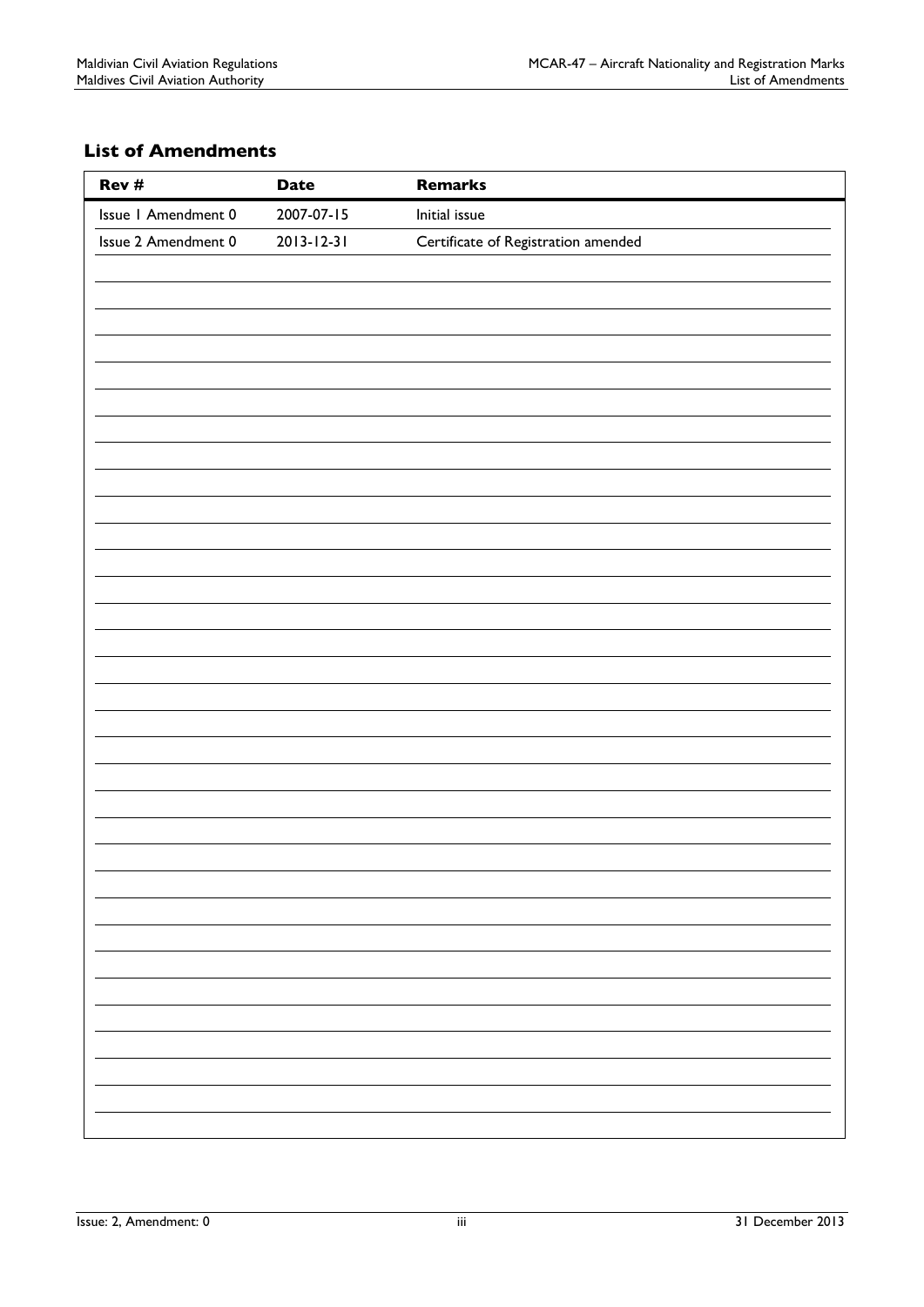# List of Effective Pages

| <b>Section</b> | Part                          | Page    | <b>Amendment</b>       | <b>Date</b>      |
|----------------|-------------------------------|---------|------------------------|------------------|
|                | Foreword                      | ii.     |                        |                  |
|                | List of Amendments            | iii     | Issue: 2, Amendment: 0 | 31 December 2013 |
|                | List of Effective Pages       | iv-v    | Issue: 2, Amendment: 0 | 31 December 2013 |
|                | <b>Table of Contents</b>      | vi      | Issue: 2, Amendment: 0 | 31 December 2013 |
| A              | <b>Technical Requirements</b> | $1-5$   | Issue: 2, Amendment: 0 | 31 December 2013 |
| $\, {\sf B}$   | Procedure for the Authority   | $6 - 7$ | Issue: 2, Amendment: 0 | 31 December 2013 |
|                | Appendices to the Regulations | $8-11$  | Issue: 2, Amendment: 0 | 31 December 2013 |
|                |                               |         |                        |                  |
|                |                               |         |                        |                  |
|                |                               |         |                        |                  |
|                |                               |         |                        |                  |
|                |                               |         |                        |                  |
|                |                               |         |                        |                  |
|                |                               |         |                        |                  |
|                |                               |         |                        |                  |
|                |                               |         |                        |                  |
|                |                               |         |                        |                  |
|                |                               |         |                        |                  |
|                |                               |         |                        |                  |
|                |                               |         |                        |                  |
|                |                               |         |                        |                  |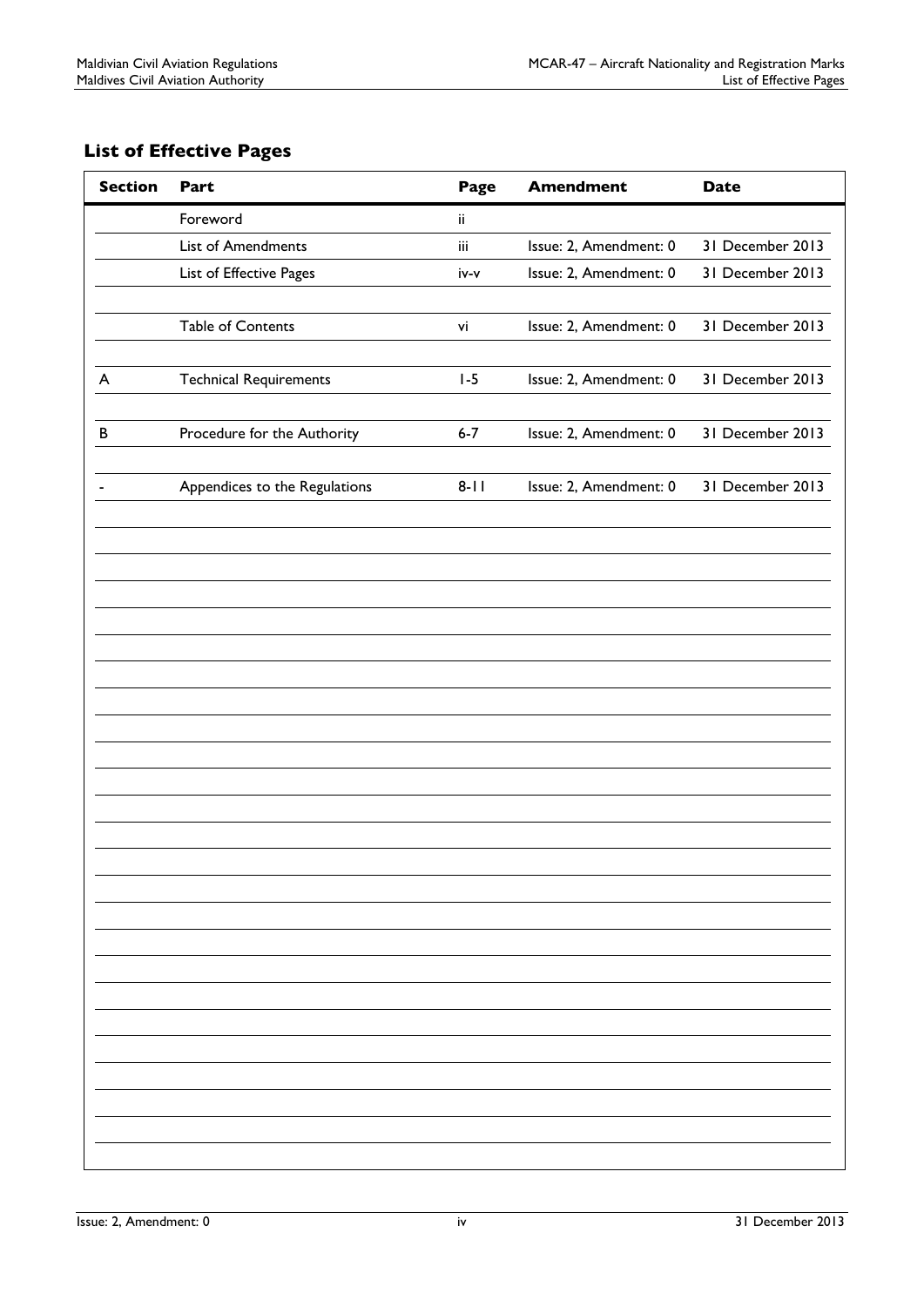| Section Part |  | Page Amendment | <b>Date</b>              |
|--------------|--|----------------|--------------------------|
|              |  |                |                          |
|              |  |                |                          |
|              |  |                |                          |
|              |  |                |                          |
|              |  |                |                          |
|              |  |                |                          |
|              |  |                |                          |
|              |  |                |                          |
|              |  |                |                          |
|              |  |                |                          |
|              |  |                |                          |
|              |  |                |                          |
|              |  |                |                          |
|              |  |                |                          |
|              |  |                |                          |
|              |  |                |                          |
|              |  |                |                          |
|              |  |                |                          |
|              |  |                |                          |
|              |  |                |                          |
|              |  |                |                          |
|              |  |                |                          |
|              |  |                | Ξ.                       |
|              |  |                |                          |
|              |  |                |                          |
|              |  |                |                          |
|              |  |                |                          |
|              |  |                |                          |
|              |  |                |                          |
|              |  |                |                          |
|              |  |                | $\overline{\phantom{0}}$ |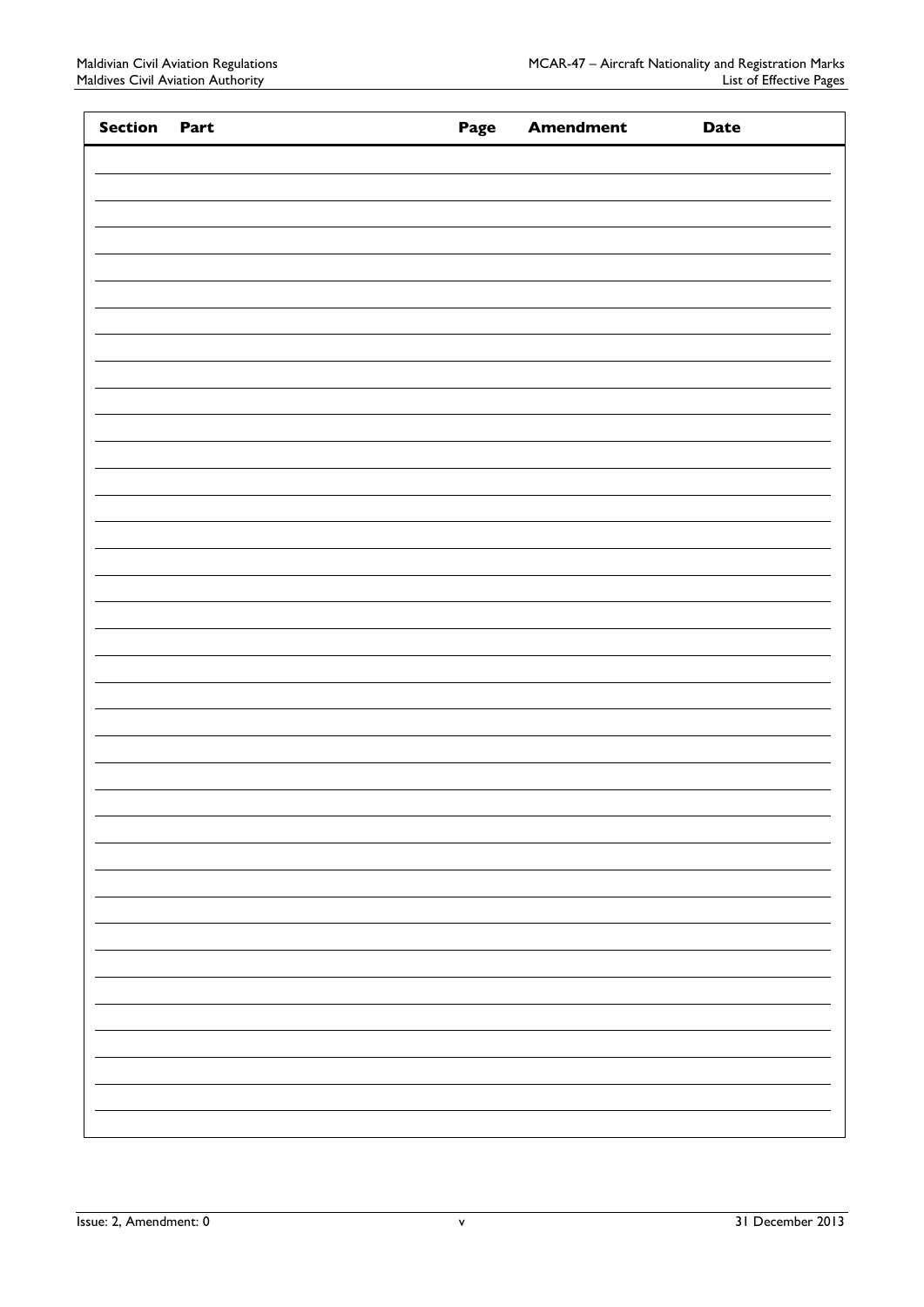## Table of Contents

| Foreword                 |  |
|--------------------------|--|
| <b>Chief Executive</b>   |  |
| List of Amendments       |  |
| List of Effective Pages  |  |
| <b>Table of Contents</b> |  |

## Section A — TECHNICAL REQUIREMENTS 1

| <b>MCAR-47.01</b>                            |  |  |  |
|----------------------------------------------|--|--|--|
| <b>MCAR-47.05</b>                            |  |  |  |
| <b>MCAR-47.10</b>                            |  |  |  |
| <b>MCAR-47.15</b>                            |  |  |  |
| <b>MCAR-47.20</b>                            |  |  |  |
| <b>MCAR-47.25</b>                            |  |  |  |
| <b>MCAR-47.30</b>                            |  |  |  |
| <b>MCAR-47.35</b>                            |  |  |  |
| <b>MCAR-47.40</b>                            |  |  |  |
| <b>MCAR-47.45</b>                            |  |  |  |
| <b>MCAR-47.50</b>                            |  |  |  |
| <b>MCAR-47.55</b>                            |  |  |  |
| <b>MCAR-47.60</b>                            |  |  |  |
| Section B - PROCEDURE FOR THE AUTHORITY<br>6 |  |  |  |

# APPENDICES TO THE REGULATIONS 8

| Appendix I |  |
|------------|--|
| Appendix 2 |  |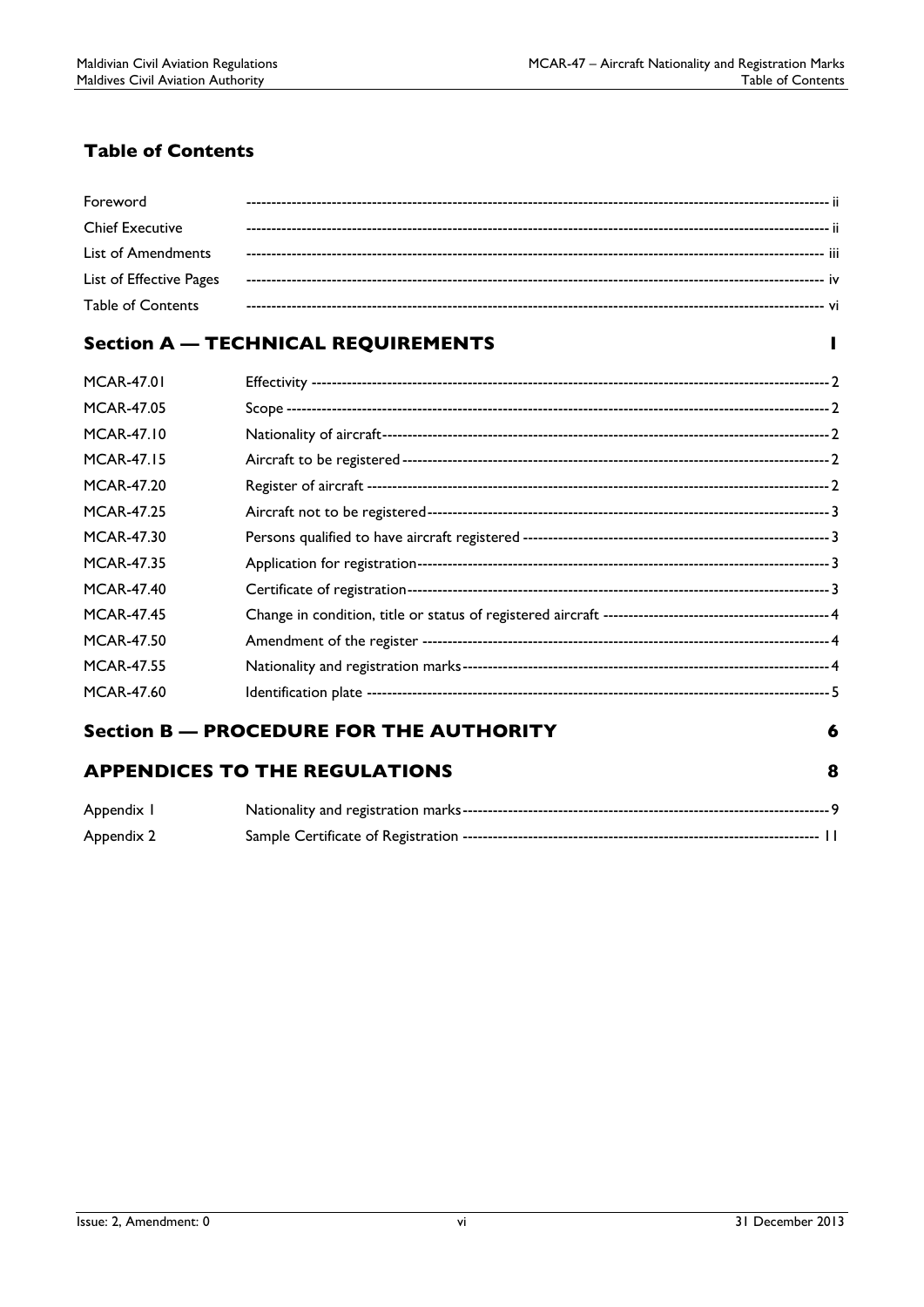# Section A — TECHNICAL REQUIREMENTS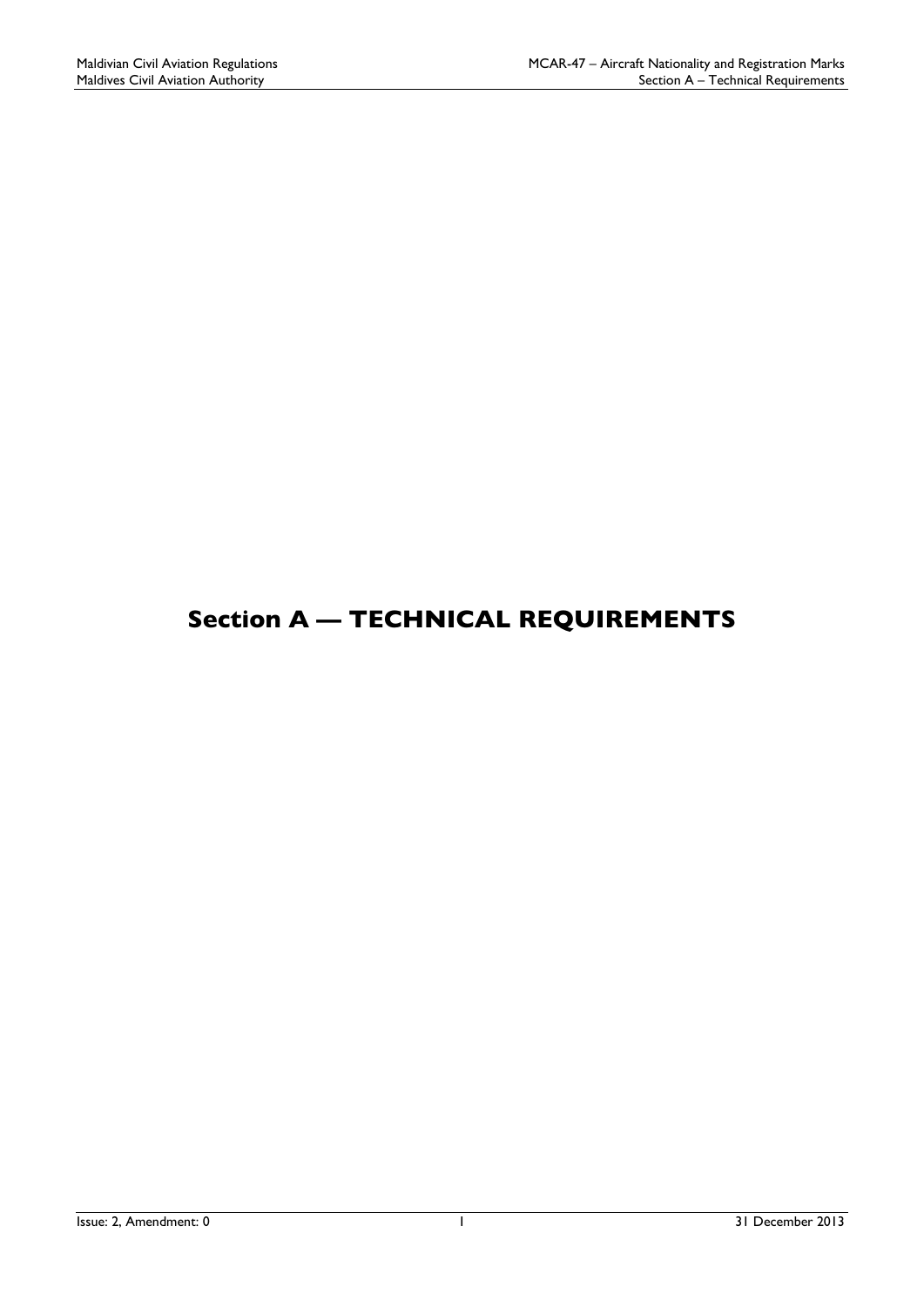#### MCAR-47.01 Effectivity

This issue of MCAR-47 becomes effective on 31 December 2013.

#### MCAR-47.05 Scope

- (a) This regulation specifies the requirements governing:
	- 1. the registration of aircraft in the Republic of Maldives; and
	- 2. the allocation of nationality and registration marks for Maldivian registered aircraft; and
	- 3. the display of nationality and registration marks on Maldivian registered aircraft.
- (b) This regulation shall not apply to meteorological pilot balloons used exclusively for meteorological purposes or to unmanned free balloons without a payload.

#### MCAR-47.10 Nationality of aircraft

- (a) An aircraft registered under this regulation has Maldivian nationality.
- (b) An aircraft registered in a State has the nationality of that State.
- (c) An aircraft registered under a joint registration plan or an international registration plan, to the extent set out in the Resolution on Nationality and Registration of Aircraft Operated by International and Operating Agencies adopted by the ICAO on 14th December 1966, shall be deemed to have the nationality of each of the Contracting States that constitute the international operating agency by which the aircraft is operated.

#### MCAR-47.15 Aircraft to be registered

- (a) An aircraft shall not fly in the Maldives unless it is registered:
	- 1. under this regulation;
	- 2. in a Contracting State;
	- 3. in some other State with which the Maldives has an agreement making provision for the flight in the Maldives of aircraft registered in that State; or
	- 4. in accordance with MCAR-47.10(c).
- (b) CAA may where special cause exists exempt subject to such conditions as CAA thinks fit an aircraft from the provisions of paragraph (a).
- (c) The provisions of the regulations apply to an aircraft which flies in the Maldives in violation of paragraph (a) as if the aircraft is registered in the Maldives.

#### MCAR-47.20 Register of aircraft

(a) CAA shall be the authority for registration of aircraft in the Republic of Maldives and shall maintain a current register showing for each aircraft registered, the information recorded in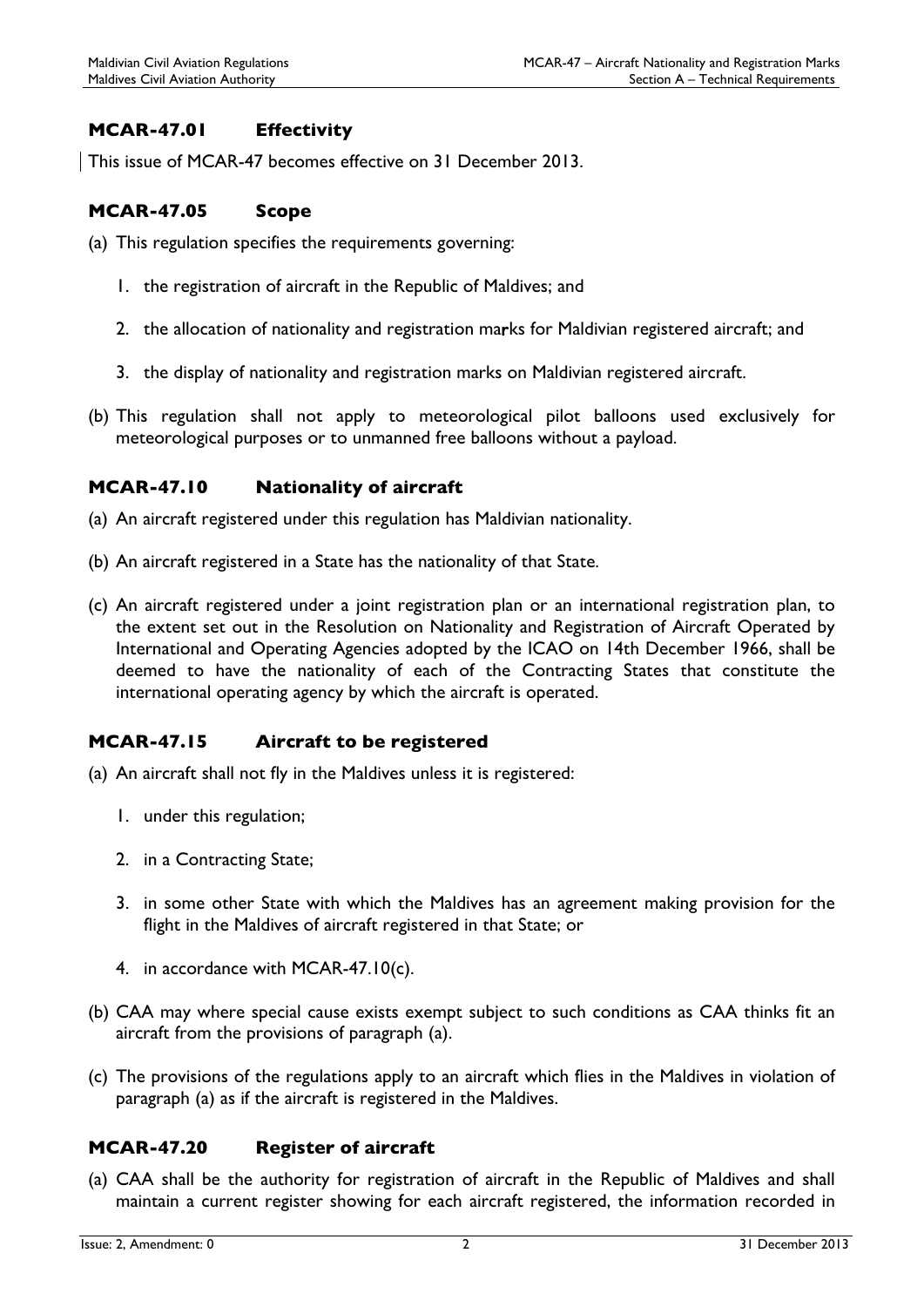the certificate of registration. The register of unmanned free balloons shall contain the date, time and location of release, the type of balloon and the name of the operator.

(b) The register of aircraft shall be available on official website of CAA for public inspection.

#### MCAR-47.25 Aircraft not to be registered

An aircraft shall not be registered or continue to be registered in the Maldives if it appears to CAA that:

- (a) it is registered outside the Maldives and the registration does not cease by operation of law upon the aircraft being registered in the Maldives; or
- (b) an unqualified person owns or has a share in the aircraft; or
- (c) it would not be in the public interest for the aircraft to be or continue to be registered in the Maldives.

#### MCAR-47.30 Persons qualified to have aircraft registered

- (a) The following persons shall be qualified to hold a legal interest by way of ownership, or a share, in an aircraft registered in the Republic:-
	- 1. the Government of the Maldives;
	- 2. citizens of the Maldives;
	- 3. bodies incorporated in the Maldives;
	- 4. a person resident in or carrying on business in the Maldives who is not a citizen of the Maldives, or
	- 5. a body incorporated elsewhere than in the Maldives and carrying on business in the Maldives.
- (b) If an aircraft is leased to a qualified person, CAA may (whether or not an unqualified person is the owner of the aircraft), register the aircraft in the name of the lessee if CAA is satisfied that the aircraft may otherwise be properly so registered, and subject to the provisions of this regulation the aircraft may remain so registered during the continuance of the lease.

#### MCAR-47.35 Application for registration

Application for registration shall be made in writing to CAA in such a form and manner prescribed by CAA.

#### MCAR-47.40 Certificate of registration

Upon registering an aircraft, CAA shall furnish the registered owner with a certificate of registration. The certificate of registration, in wording and arrangement, shall be a replica of the certificate shown in Appendix 2.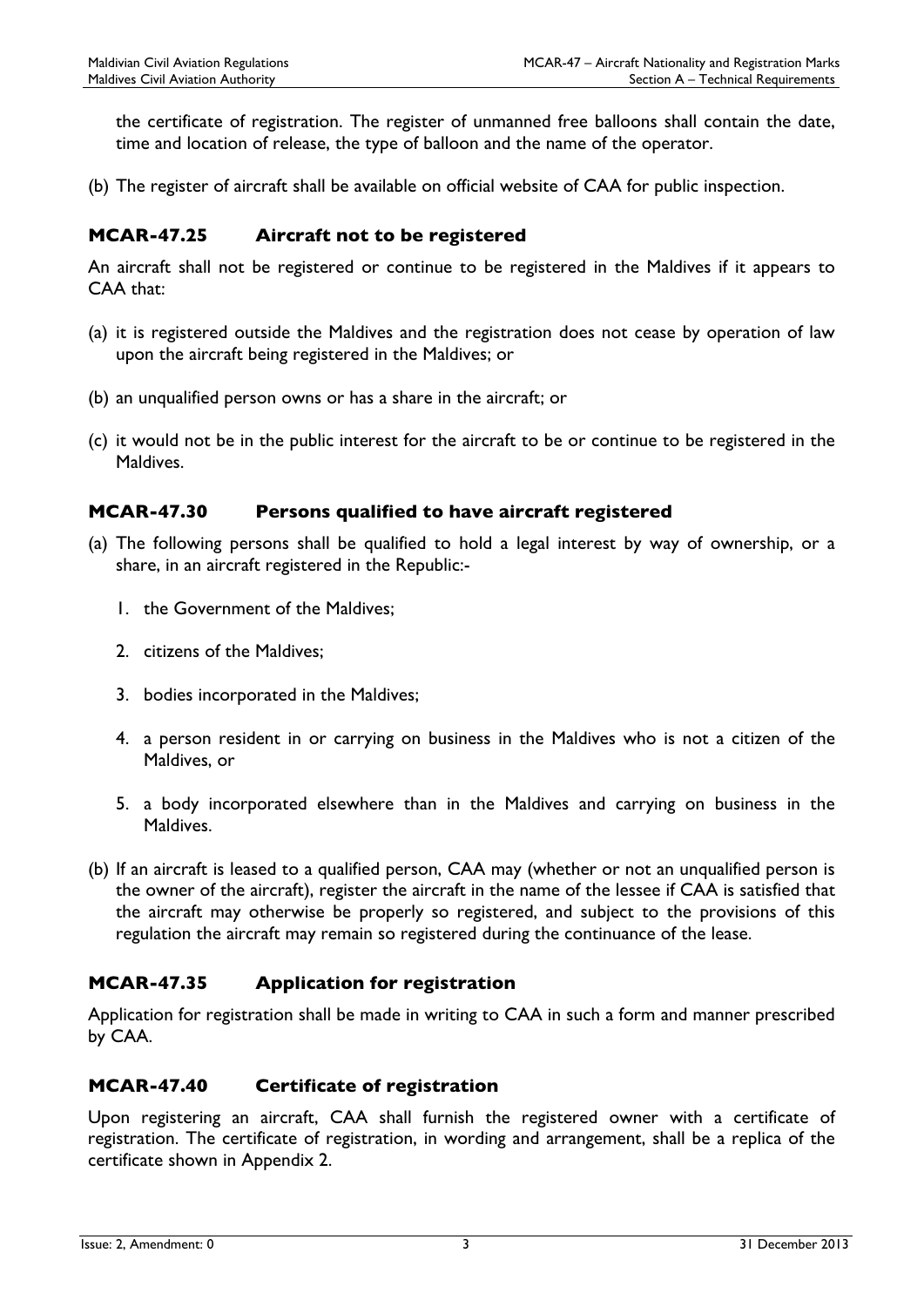#### MCAR-47.45 Change in condition, title or status of registered aircraft

- (a) Any person who is the registered owner of an aircraft registered under this regulation shall immediately inform CAA in writing of:-
	- 1. any change in the particulars furnished to CAA when application was made for registration;
	- 2. the destruction of the aircraft or its permanent withdrawal from use;
	- 3. in the case of an aircraft registered in pursuance of regulation MCAR-47.30(b), the termination of the lease.
- (b) Any person who becomes the owner of an aircraft registered under this regulation shall within 28 days inform CAA in writing of this.
- (c) Subject to regulation MCAR-47.30(b), if at any time after an aircraft is registered under this regulation an unqualified person becomes owner of an aircraft or a share therein, the registration shall become void and the certificate of registration shall be returned by the registered owner to CAA.

#### MCAR-47.50 Amendment of the register

CAA may when it considers it necessary for the purposes of this regulation to do so amend the register or cancel the registration of any aircraft.

#### MCAR-47.55 Nationality and registration marks

- (a) An aircraft (other than one permitted by or under these regulations to fly without being registered) shall not fly unless it bears painted on or permanently affixed in the manner required by the law/regulation of the country in which it is registered, the nationality and registration marks required by that law/regulation.
- (b) The nationality mark of Maldives shall be 8Q, so styled, and the registration marks shall comprise three capital letters in Roman characters assigned to the aircraft by CAA. The letters shall be without ornamentation and a hyphen shall be placed between the nationality and registration marks. When letters are issued for the registration mark, the combinations which might get confused with the three-letter combinations beginning with Q used in the Q Code, and with the distress signal SOS, or other similar urgent signals, for example XXX, PAN and TTT, shall not be issued.
- (c) The location, measurements and type of characters of the nationality and registration marks shall be in accordance with Appendix 1.
- (d) Nationality and registration marks of an aircraft shall always be kept clean and visible.
- (e) An aircraft shall not bear any marks which purport to indicate:
	- 1. that the aircraft is registered in a country in which it is not in fact registered; or
	- 2. that the aircraft is a state aircraft of a particular country if it is not in fact such an aircraft, unless the appropriate authority of that country has sanctioned the bearing of such marks.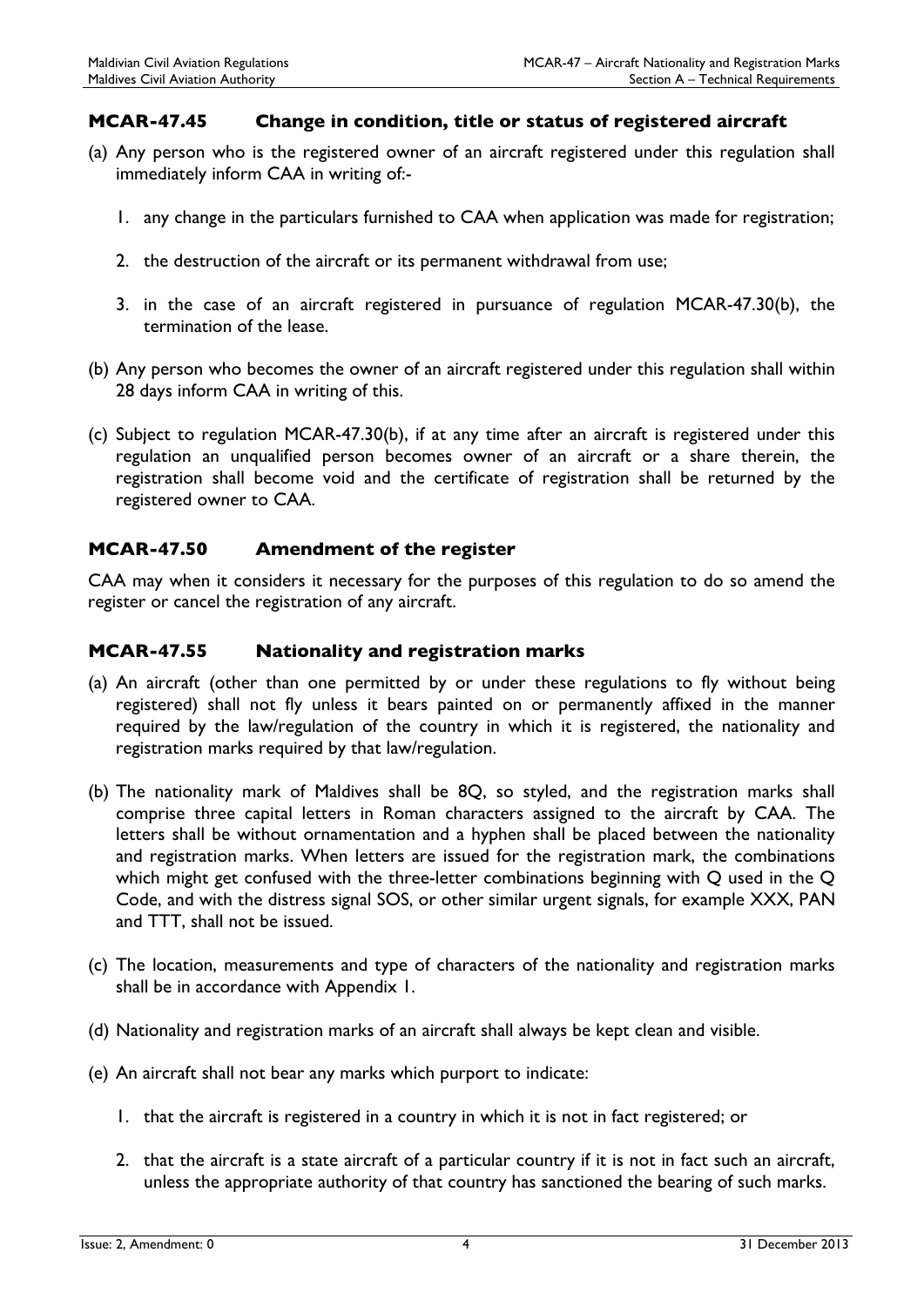#### MCAR-47.60 Identification plate

- (a) An aircraft shall carry an identification plate inscribed with the following information:
	- 1. the nationality and registration mark;
	- 2. name and address of the registered owner;
	- 3. aircraft manufacturer's name;
	- 4. aircraft model;
	- 5. aircraft serial number;
	- 6. type certificate number (if any);
	- 7. production certificate number (if any).
- (b) The plate shall be made of fireproof metal or other fireproof material of suitable physical properties and shall be secured to the aircraft in a prominent position near the main entrance or, in the case of an unmanned free balloon, affixed conspicuously to the exterior of the payload.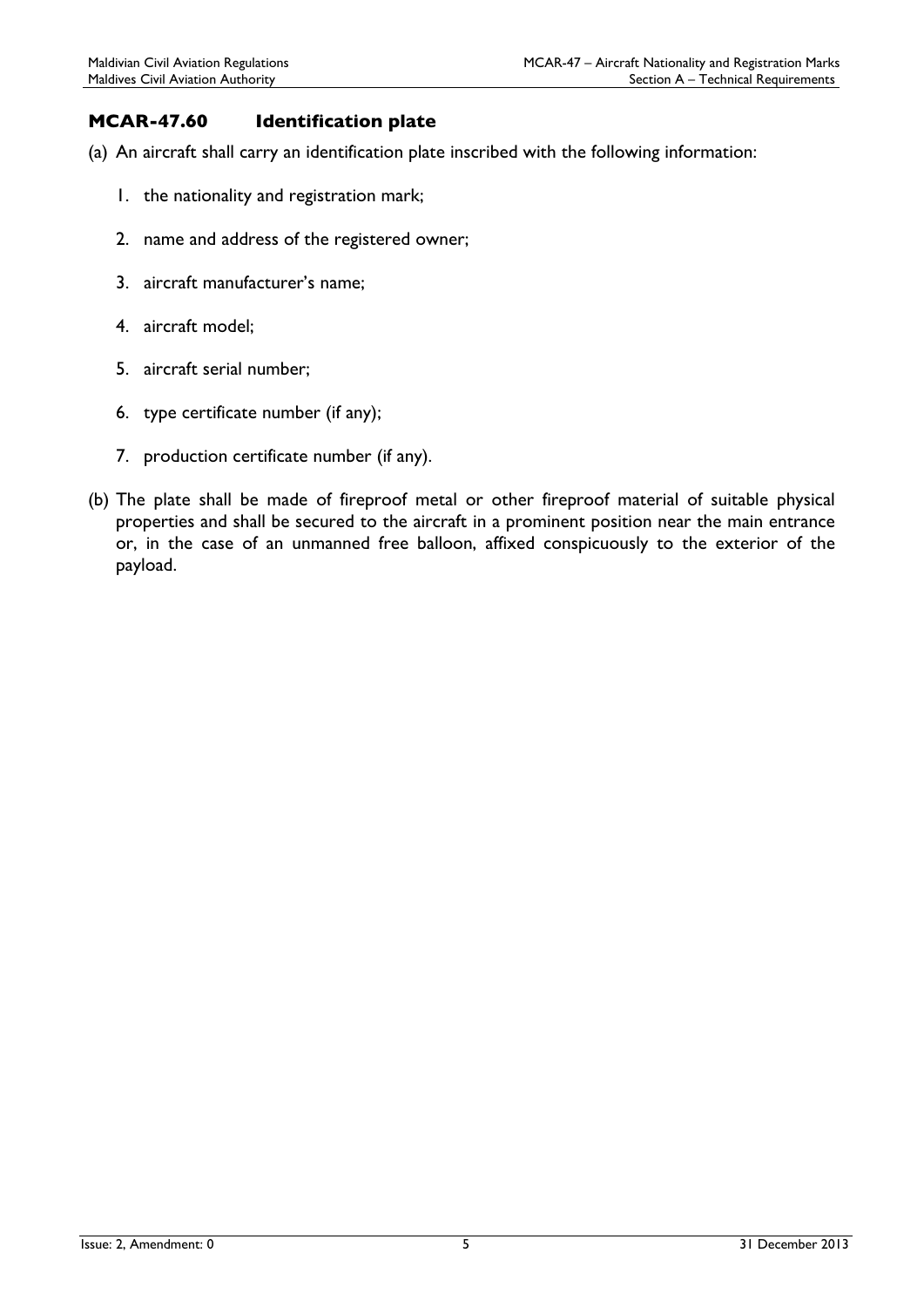# Section B — PROCEDURE FOR THE AUTHORITY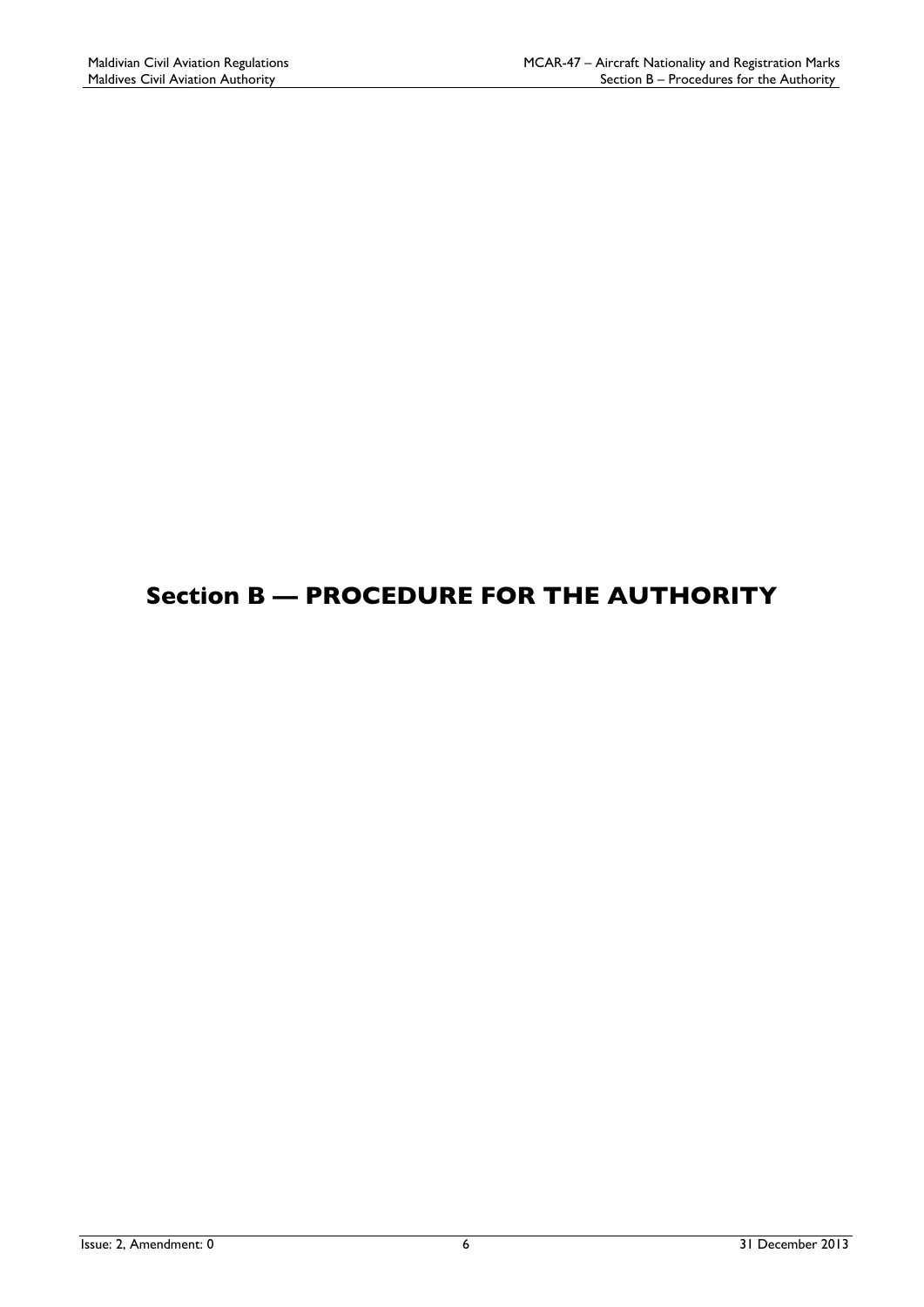# [INTENTIONALLY LEFT BLANK]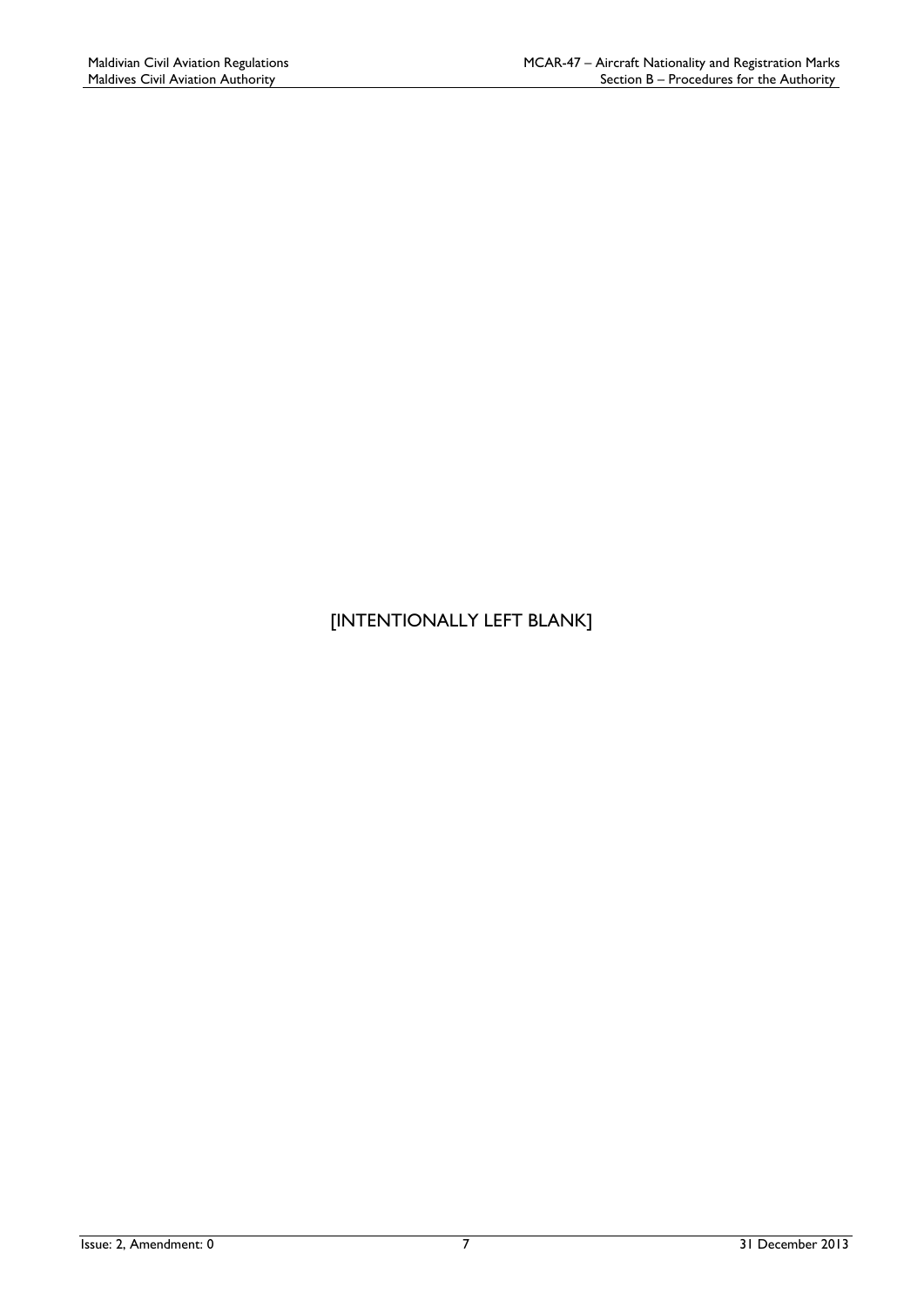# APPENDICES TO THE REGULATIONS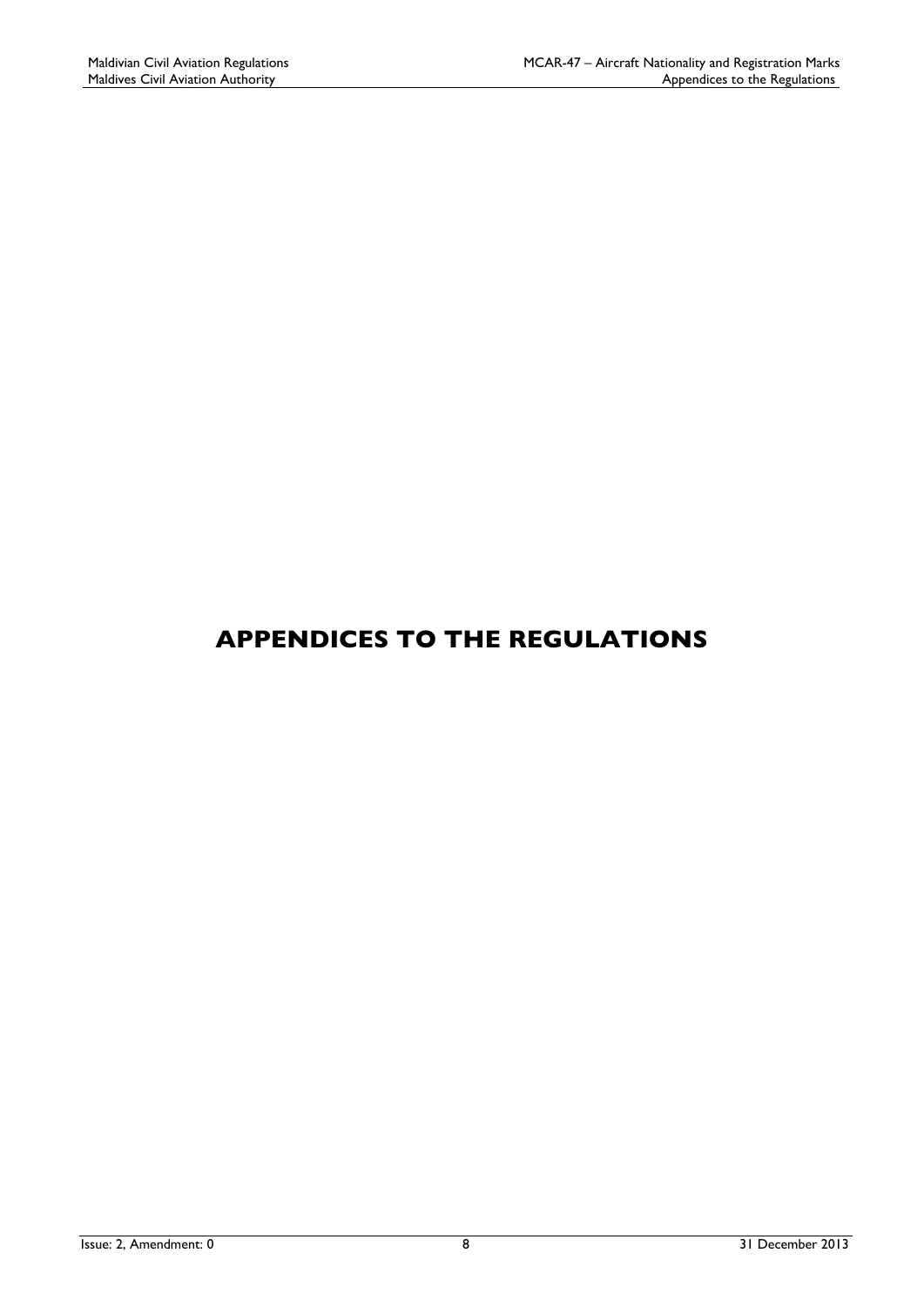# Appendix 1 Nationality and registration marks

#### 1. Location of nationality and registration marks

- 1.1 Lighter-than-air Aircraft
	- 1.1.1 Airships: The marks on airships shall appear either in the hull or on the stabilizer surfaces. Where the marks appear on the hull, they shall be located lengthwise on each side of the hull and also on its upper surface on the line of symmetry. Where the marks appear on the stabilizer surface, they shall appear on the horizontal and on the vertical stabilizer; the marks on the horizontal stabilizer shall be located on the right half of the upper surface and on the left half of the lower surface, with the tops of the letters and numbers toward the leading edge; the marks on the vertical stabilizer shall be located on each side of the bottom half stabilizer, with the letters and numbers placed horizontally.
	- 1.1.2 Spherical balloons (other than unmanned free balloons): The marks shall appear in two places diametrically opposite. They shall be located near the maximum horizontal circumference of the balloon.
	- 1.1.3 Non-spherical balloons (other than unmanned free balloons): The marks shall appear on each side. They shall be located near the maximum cross-section of the balloon immediately above either the rigging band or the points of attachment of the basket suspension cables.
	- 1.1.4 Lighter than air Aircraft (other than unmanned free balloons): The side marks shall be visible both from the sides and from the ground.
	- 1.1.5 Unmanned free balloons: The marks shall appear on the identification plates affixed conspicuously to the exterior of the payload.
- 1.2 Heavier-than-air aircraft
	- 1.2.1 Wings: On heavier-than-air aircraft, the marks shall appear once on the lower surface of the wing structure. They shall be located on the left half of the lower surface of the wing structure unless they extend across the whole of the lower surface of the wing structure. So far as is possible, the marks shall be located equidistant from the leading and trailing edges of the wings. The tops of the letters and numbers shall be toward the leading edge of the wing.
	- 1.2.2 Fuselage (or equivalent structure) and vertical tail surfaces: On heavier-than-air aircraft, the marks shall appear either on each side of the fuselage (or equivalent structure) between the wings and the tail surface or on the upper halves of the vertical tail surfaces. When located on a single vertical tail surface, they shall appear on both sides. When located on multivertical tail surfaces, they shall appear on the outboard sides of the outer surfaces.
	- 1.2.3 Special cases: If a heavier-than-air aircraft does not posses parts corresponding to those mentioned in 1.2.1 and 1.2.2, the marks shall appear in a manner such that the aircraft can be identified readily.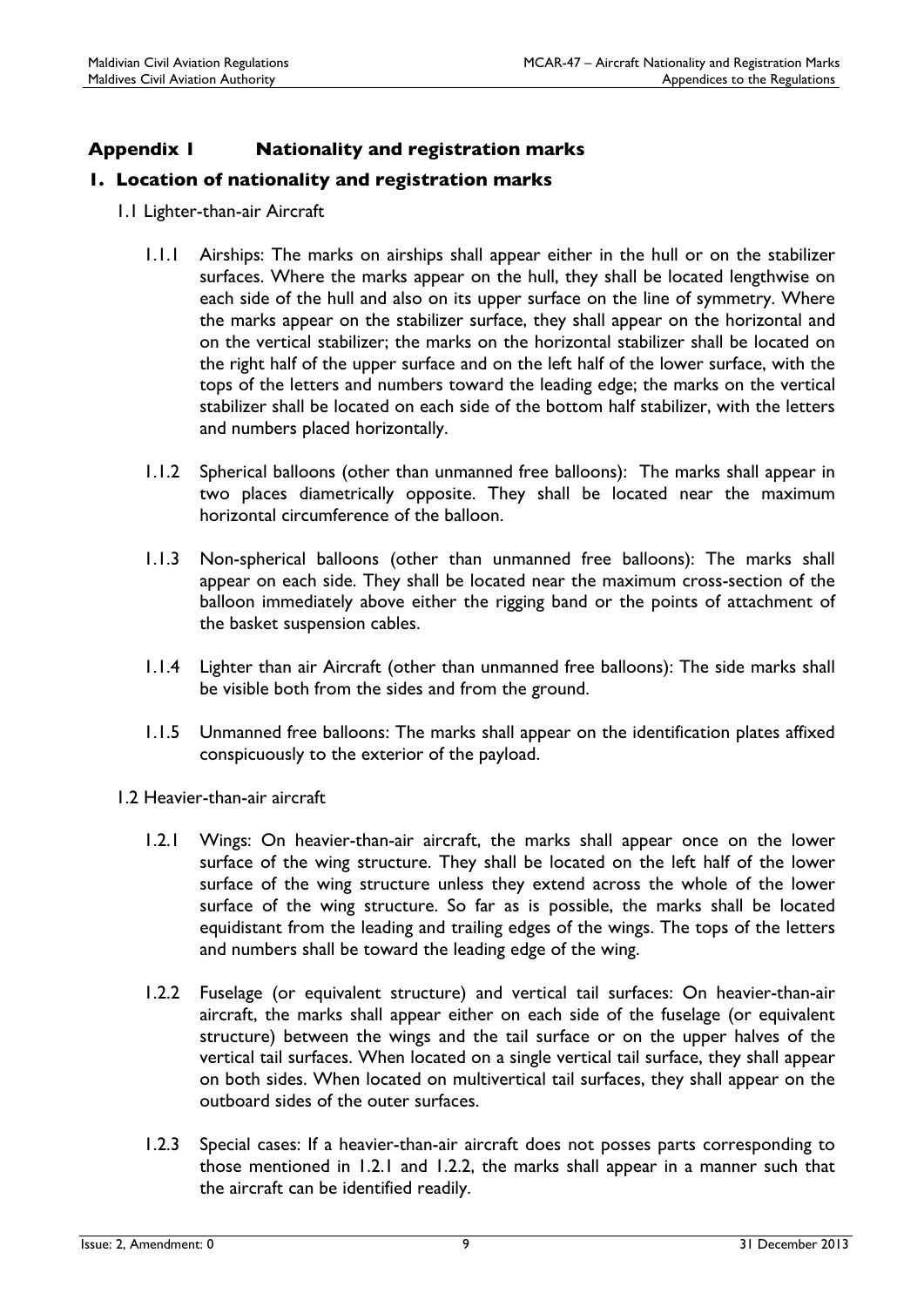#### 2. Measurements of nationality and registration marks

The letters and numbers in each separate group of marks shall be of equal height.

- 2.1 Lighter-than-air aircraft
	- 2.1.1 The height of the marks on lighter-than-air aircraft other than unmanned free balloons shall be at least 50 centimeters.
	- 2.1.2 The measurements of the marks related to unmanned free balloons shall be determined by CAA, taking into account the size of the payload to which the identification plate is affixed.
- 2.2 Heavier-than-air aircraft
	- 2.2.1 Wings: The height of the marks on the wings of heavier-than-air aircraft shall be at least 50 centimeters. .
	- 2.2.2 Fuselage (or equivalent structure) and vertical tail surfaces. The height of the marks on the fuselage (or equivalent structure) and on the vertical tail surfaces of heavierthan- air aircraft shall be at least 30 centimetres. The mark on the fuselage shall not interfere with the visible outline of the fuselage (or equivalent structure). The marks on the vertical tail surfaces shall be such as to leave a margin of at least 5 centimetres along each side of the vertical tail surface.
	- 2.2.3 Special cases. If a heavier-than-air aircraft does not possess parts corresponding to those mentioned in 2.2.1 and 2.2.2, the measurements of the marks shall be such that the aircraft can be identified readily.

#### 3. Type of characters for the nationality and registration marks

- 3.1 The letters shall be capital letters in Roman characters without ornamentation. Numbers shall be Arabic numbers without ornamentation.
- 3.2 The width of each character (except the letter I and the number 1) and the length of hyphens shall be two-thirds of the height of a character.
- 3.3 The characters and hyphens shall be formed by solid lines and shall be of a colour contrasting clearly with the background. The thickness of the lines shall be one-sixth of the height of a character.
- 3.4 Each character shall be separated from that, which it immediately precedes or follows, by a space of not less than one-quarter of a character width. A hyphen shall be regarded as a character for this purpose.